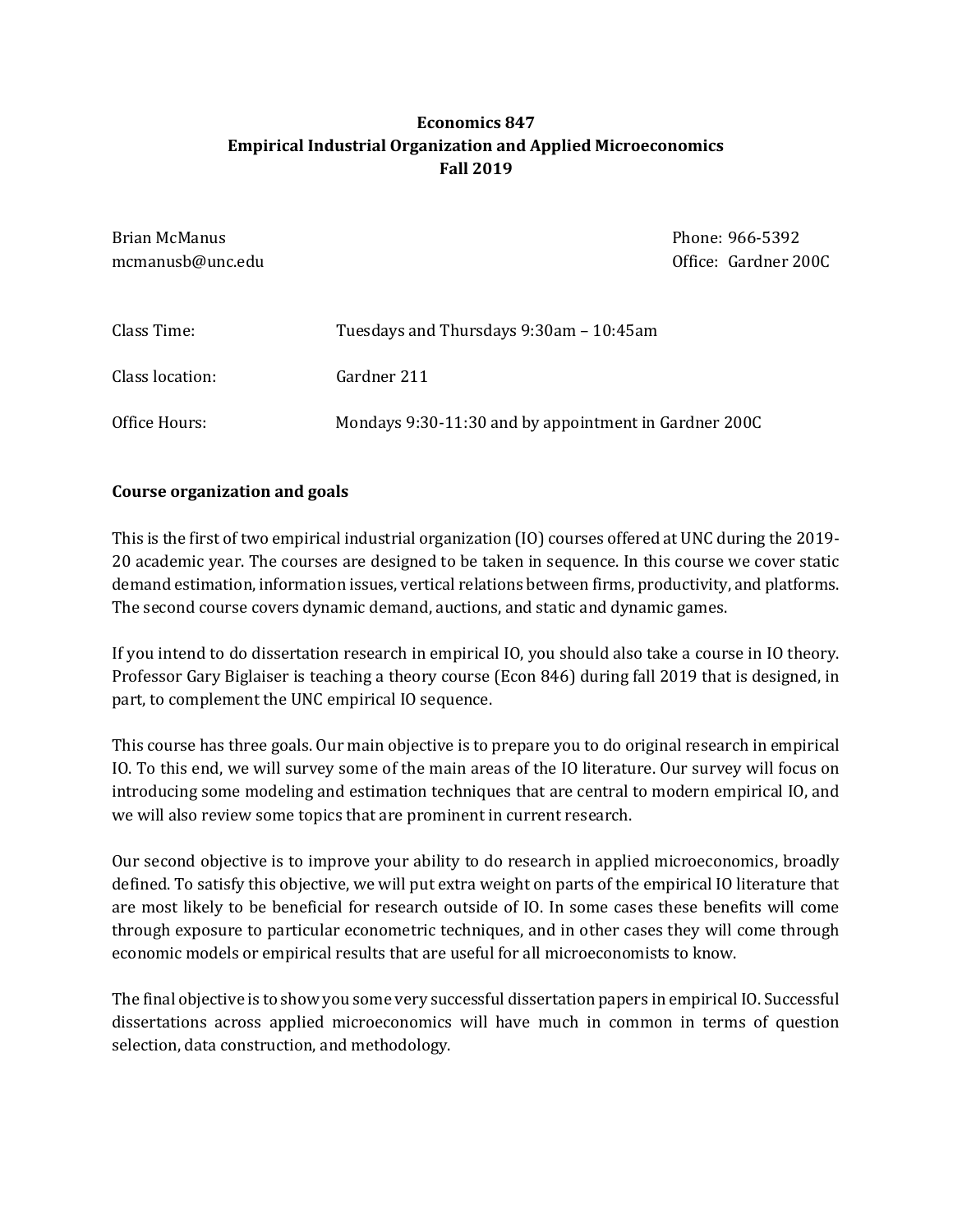### Our approach

We will read a selection of papers from the empirical IO literature. The emphasis will be on recent papers so that you can see the latest methods applied.

For each paper we read, you will need to evaluate:

- What new tools do I learn from this paper?
- How is the empirical exercise motivated by theory or policy relevance?
- What is the relationship between the relevant theory and the empirical exercise?
- What about the data and modeling assumptions do you believe and/or not believe?
- Why does the author think that the results answer the paper's main questions?
- How could this paper be extended to provide additional useful results? If the present data and model are insufficient, what is needed?

We will develop your ability to answer these questions through a series of in-class activities, homework assignments, and a final paper.

### Graded work

Your grade will come from four distinct activities.

- 1. Class participation (25%). Our class meetings will involve balanced discussion among all of us. You need to contribute constructively and frequently to classroom discussion for your own grade and to help move the class along.
- 2. Paper presentations (20%). Each student will do one in-class presentation of a research article during the semester. Each presentation will last about 45 minutes and provide a discussion of some central points in an article. Once the presentation schedule and articles are set, I will assign the portions of each paper that a student will discuss. For example, a student may be asked to present the data and econometric model of a particular paper, but not the paper's introduction, theory section, or results.
- 3. Homework assignments (30%). There will be about 4 data-oriented homework assignments. You will need Stata for some of the assignments, and an advanced programming language such as Matlab or Fortan for others.
- 4. Final paper (25%). By noon on Tuesday December 10 you will turn in a brief paper (8-12 pages) that motivates and describes a novel empirical research idea that is part of industrial organization, broadly defined. Think of this paper as a condensed version of the material found in the first half of a traditional research article. You do not need to collect the data necessary to "complete" the article, but you must show that the data could be collected or created in a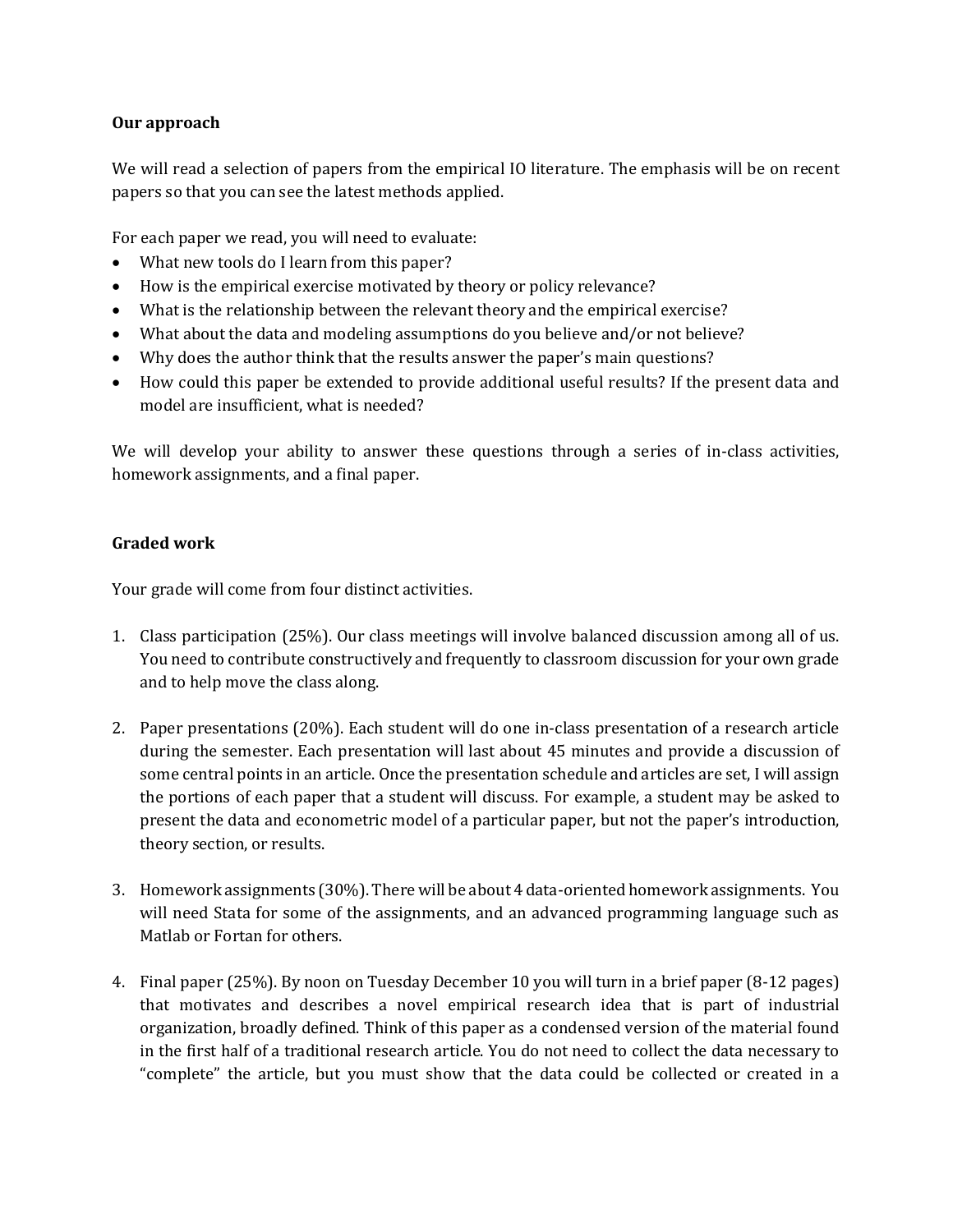reasonable amount of time or with finite financial resources. During the last week of class you will give a brief presentation on your paper topic and progress.

#### Sakai

I will use Sakai to distribute notes, readings, homework assignments, etc. Please verify that you can log on to Sakai and access the information for this class. All grades for the course will be stored and displayed on the Sakai course page. It is your responsibility to insure that the grades on this course page are accurate.

#### Homework assignments

I will post assignments to Sakai about one week before they are due. Some assignments must be done individually, while others can be completed in groups of 2 or 3 students. You are welcome to discuss all assignments and potential solutions freely with any students in the class, but each individual or group must turn in his or her own version of the homework. I will provide brief answers to the assignments about one week after they are due.

#### Classroom etiquette

My goal is to maintain a classroom environment that provides a good learning environment for everyone. To minimize distractions, you must turn off all phones, laptops, and other electronic devices during class. I expect you to arrive on time and prepared for the day's class.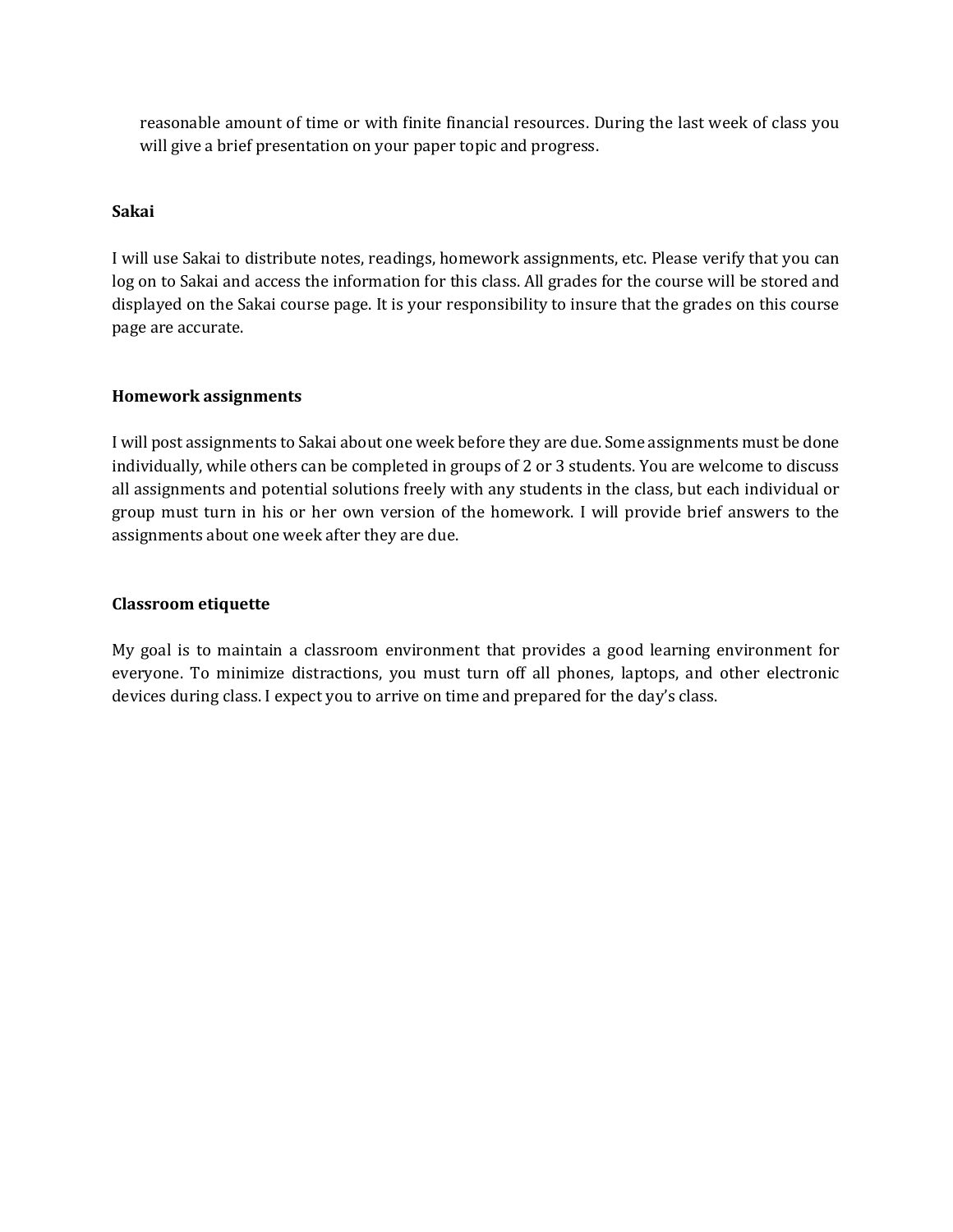### Readings and outline

There are several high-quality background sources that you should be ready to consult. They are:

- D. Carlton and J. Perloff, Modern Industrial Organization, Addison Wesley, 2004.
- J. Wooldridge, Econometric Analysis of Cross-Section and Panel Data, MIT, 2002
- I. Tirole, *The Theory of Industrial Organization*, MIT Press, 1988
- T. Bresnahan, "Empirical Studies of Industries with Market Power," in Schmalensee and Willig (Eds.), Handbook of Industrial Organization, Vol. 2, Ch. 17, pp. 1011-58. 1989.
- D. Ackerberg, C.L. Benkard, S. Berry, and A. Pakes, "Econometric Tools for Analyzing Market Outcomes," in Heckman and Leamer (Eds), Handbook of Econometrics, Vol. 6, Ch. 63, pp. 4171- 4276.
- P. Reiss and F. Wolak "Structural Econometric Modeling: Rationales and Examples from Industrial Organization," in Heckman and Leamer (Eds), Handbook of Econometrics, Vol. 6, Ch. 64, pp. 4277-4415.

The books are available for purchase or at the library. The handbook chapters are available at the course Sakai page.

The specific readings for this course are listed below and separated by topic. I have provided estimates of how much time each topic will take us to cover. These estimates are likely to be wrong, and we will adjust our topic coverage as needed throughout the semester.

Each listed topic identifies some papers we will cover in class, plus some extra material for students interested in any particular topic. You are required to read all of the papers under each "In class" heading before we discuss them in class. I will give you advance notice on what papers we will cover in upcoming classes. Count on reading about one paper per class meeting.

About a month into the semester, we will begin having student presentations of papers. These are likely to be drawn from the collection of papers we will cover in class. Presentation topics and timing will be assigned about two weeks before the presentations begin.

## Policy background (first meeting)

In class:

- Various recent popular press articles on current IO applications.
- S. Berry, M. Gaynor, F. Scott Morton, "Do Increasing Markups Matter? Lessons from Empirical Industrial Organization," JEP 33(3), pp. 44-68.

## Static demand

Homogeneous goods (0.5 week) In class:

 R. Porter, "A Study of Cartel Stability: The Joint Executive Committee, 1880-1886," BJE 14(2), Autumn 1983, pp. 301-314.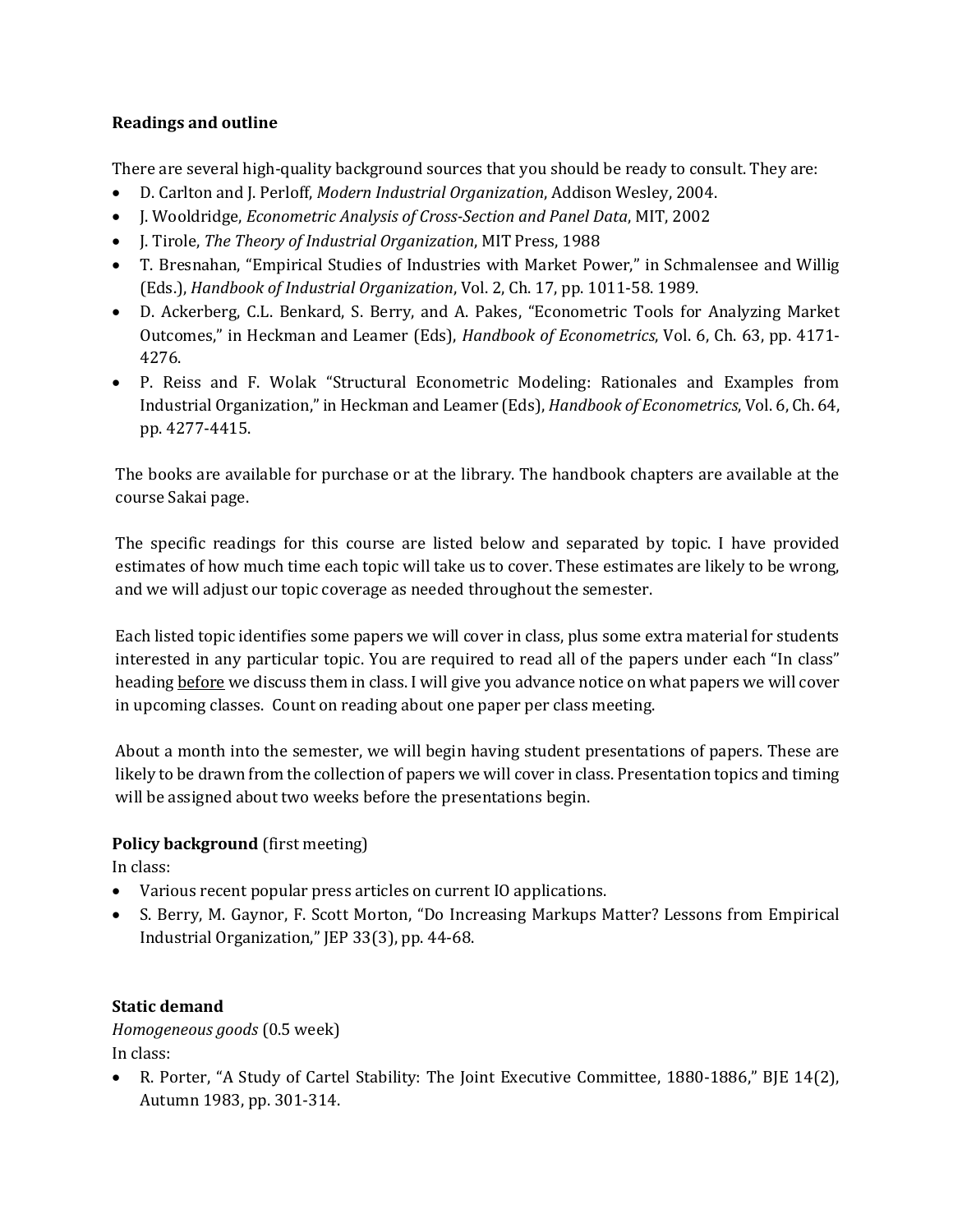Supplemental papers:

- T. Bresnahan, "The Oligopoly Solution Is Identified," EL 10(1-2), 1982, pp. 87-92.
- K. Graddy, "Testing for Imperfect Competition at the Fulton Fish Market," RJE 26(1), Spring 1995, pp. 75-92.
- D. Genesove and W. Mullin, "Testing Static Oligopoly Models: Conduct and Cost in the Sugar Industry, 1890-1914," RJE 29(2), Summer 1998, pp. 355-377.

# Differentiated products (2 weeks)

In class:

- T. Bresnahan, "Competition and Collusion in the American Automobile Industry: The 1955 Price War," JIE 35(4), June 1987, pp. 457-482.
- S. Berry, "Estimating Discrete-Choice Models of Product Differentiation," RJE 25(2), Summer 1994, pp. 242-262.
- S. Berry, J. Levinsohn, and A. Pakes. "Automobile Prices in Market Equilibrium." ECMA 63(4), July 1995, pp. 841-890.

Supplemental papers:

- D. Epple, "Hedonic Prices and Implicit Markets: Estimating Demand and Supply Functions for Differentiated Products," JPE 95(1), February 1987, pp. 59-80.
- P. Goldberg, "Product Differentiation and Oligopoly in International Markets: The Case of the U.S. Automobile Industry," ECMA 63(4), July 1995, pp. 891-951.
- I. Hendel, "Estimating Multiple Discrete Choice Models: An Application to Computerization Returns," REStud 66(2), April 1999, pp. 423-446.
- A. Nevo, "A Practitioner's Guide to Estimation of Random Coefficients Logit Models of Demand," JEMS 9(4), December 2000, pp. 513-548.
- P. Bajari and L. Benkard "Demand Estimation with Heterogeneous Consumers and Unobserved Product Characteristics: A Hedonic Approach," JPE 113(6), December 2005, pp. 1239-1276.
- S. Berry, J Levinsohn, and A Pakes, "Differentiated Products Demand Systems from a Combination of Micro and Macro Data: The New Car Market," JPE 112(1), February 2004, pp. 68-105.

# Demand applications

Welfare effects (2 weeks) In class:

- A. Nevo, "Mergers with Differentiated Products: The Case of the Ready-to-Eat Cereal Industry," RJE 31(3), Autumn 2000, pp. 395-421.
- A. Petrin, "Quantifying the Benefits of New Products: The Case of the Minivan," JPE 110(4), August 2002, pp. 705-729.
- M. Gentzkow, "Valuing New Goods in a Model with Complementarity: Online Newspapers," AER 97(3), June 2007, pp. 713-744.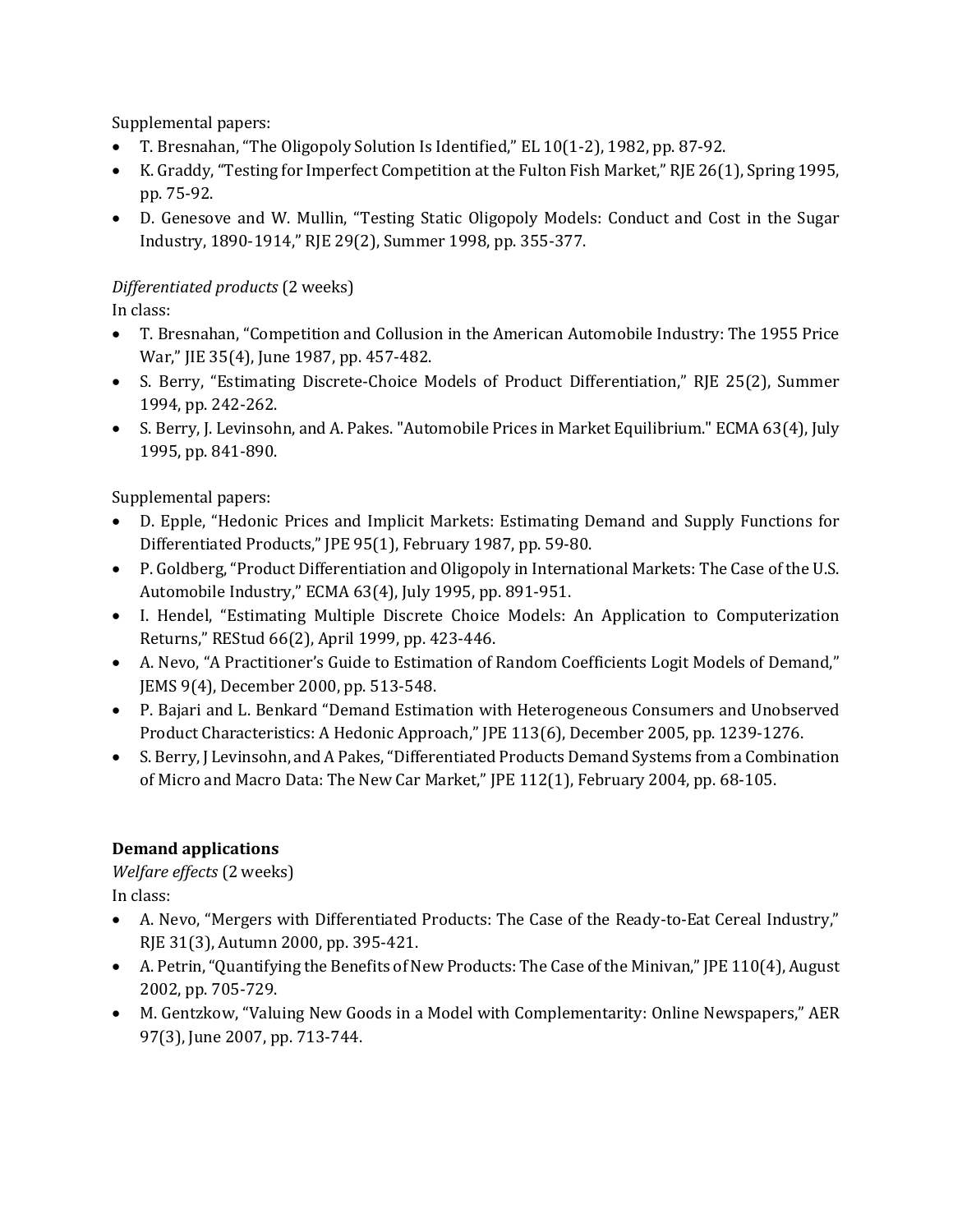Supplemental papers:

- M. Trajtenberg, "The Welfare Analysis of Product Innovations, with an Application to Computed Tomography Scanners," JPE 97(2), April 1989, pp. 444-479.
- A. Goolsbee and A. Petrin, "Consumer Gains from Direct Broadcast Satellites and the Competition with Cable TV," ECMA 72(2), March 2004, pp. 351-381.

## Price discrimination and bargaining models (1.5 weeks)

In class:

- P. Leslie, "Price Discrimination in Broadway Theater," RJE 35(3), Autumn 2004, pp. 520-541.
- G. Crawford and A. Yurukoglu, "The Welfare Effects of Bundling in Multichannel Television Markets," AER 102 (2), April 2012, pp. 643-85.

Supplemental papers:

- A. Shepard, "Price Discrimination and Retail Configuration," JPE 99(1), February 1991, pp. 30-53.
- B. McManus, "Nonlinear Pricing in an Oligopoly Market: The Case of Specialty Coffee," RJE 38(2), Summer 2007, pp. 512-532.
- G. Crawford, "The Discriminatory Incentives to Bundle in the Cable Television Industry," QME 6(1), March 2008, pp. 41-78.
- M. Grennan, "Price Discrimination and Bargaining: Empirical Evidence from Medical Devices," AER 103(1), February 2013, pp. 145-177.
- G. Gowrisankaran, A. Nevo, and R. Town "Mergers when Prices Are Negotiated: Evidence from the Hospital Industry," AER 105(1), January 2015, pp.172-203.

# Information in markets (1.5 weeks)

In class:

- G. Jin and P. Leslie, "The Effects of Information on Product Quality: Evidence from Restaurant Hygiene Grade Cards," QJE 118(2), May 2003, pp. 409-451.
- B. De Los Santos, A. Hortacsu, and M. Wildenbeest, "Testing Models of Consumer Search Using Data on Web Browsing and Purchasing Behavior," AER 102(6), October 2012, pp. 2955-2980.

Supplemental papers:

- D. Genesove, "Adverse Selection in the Wholesale Used Car Market." JPE 101(4), August 1993, pp. 644-665.
- J. Milyo and J. Waldfogel, "The Effect of Price Advertising on Prices: Evidence in the Wake of 44 Liquormart," AER 89(5), December 1999, pp. 1081-96.
- A. Sorensen, "Equilibrium Price Dispersion in Retail Markets for Prescription Drugs," JPE 108(4), August 2000, pp. 833-850.
- D. Ackerberg, "Empirically Distinguishing Informative and Prestige Effects of Advertising," RJE 32(2), Summer 2002, pp. 100-118.
- D. Dranove, D. Kessler, M. McClellan and M. Satterthwaite, "Is More Information Better? The Effects of 'Report Cards' on Health Care Providers" JPE 111(3), June 2003, pp. 555-588.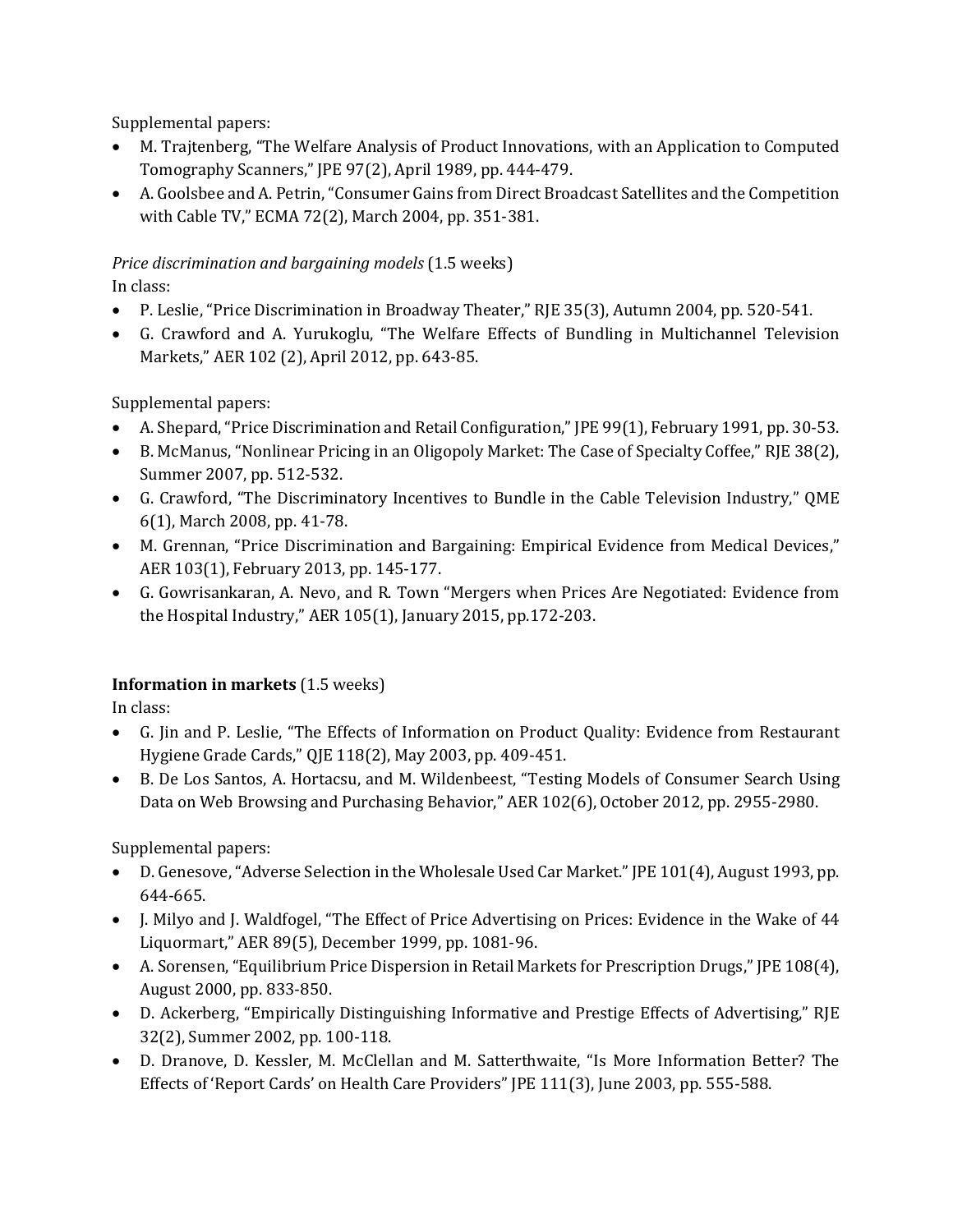- M.S. Goeree, "Limited Information and Advertising in the US Personal Computer Industry," ECMA 76(5), September 2008, pp. 1017-1074.
- D. Elfenbein, R. Fisman, and B. McManus, "Market Structure, Reputation, and the Value of Certification," AEJ Micro, 2015

## Inter-firm relationships (1.5 weeks)

In class:

- J. Mortimer, "Vertical Contracts in the Video Rental Industry," REStud 75(1), January 2008, pp. 165-199.
- A. Hortcasu and C. Syverson, "Cementing Relationships: Vertical Integration, Foreclosure, Productivity, and Prices", JPE 115(2), April 2007, pp. 250-301.
- G. Crawford, R. Lee, M. Whinston, A. Yurukoglu, "Welfare Effects of Vertical Integration in Multichannel Television Markets," ECMA 86(3), May 2018, 891-954.

Supplemental papers:

- F. Lafontaine, "Agency Theory and Franchising: Some Empirical Results," RJE 23(2), Summer 1992, pp. 263-283.
- J. Hastings, "Vertical Relationships and Competition in Retail Gasoline Markets: Empirical Evidence from Contract Changes in Southern California," AER 94(1), March 2004, pp. 317-328.
- G. Baker and T. Hubbard, "Make vs. Buy in Trucking: Asset Ownership, Job Design and Information," AER 93(3), June 2003, pp. 551-572.
- R. Kellogg, "Leaning by Drilling: Interfirm Learning and Relationship Persistence in the Texas Oilpatch," QJE 126(4), November 2011, pp. 1961-2004.
- P. Joskow, "Contract Duration and Relationship-Specific Investments: Empirical Evidence from Coal Markets," AER 77(1), March 1987, pp. 168-85.

# Production and technology (1.5 weeks)

In class:

- D. Ackerberg, K. Caves and G. Frazer, "Identification Properties of Recent Production Function Estimators," ECMA 83(6), November 2015, pp. 2411-2451.
- A. Collard-Wexler and Jan De Loecker, "Reallocation and Technology: Evidence from the U.S. Steel Industry," AER 105(1), January 2015, pp. 131-171.

Supplemental papers:

- S. Olley and A. Pakes. "The Dynamics of Productivity in the Telecommunications Equipment Industry." ECMA 64(6), November 1996, pp.1263-1298.
- C. Syverson, "Market Structure and Productivity: A Concrete Example," JPE 112(6), December 2004, pp. 1181-1222.
- N. Bloom and J. van Reenen. "Measuring and Explaining Management Practices Across Firms and Countries," QJE 122(4), November 2007, pp. 1351-1408.